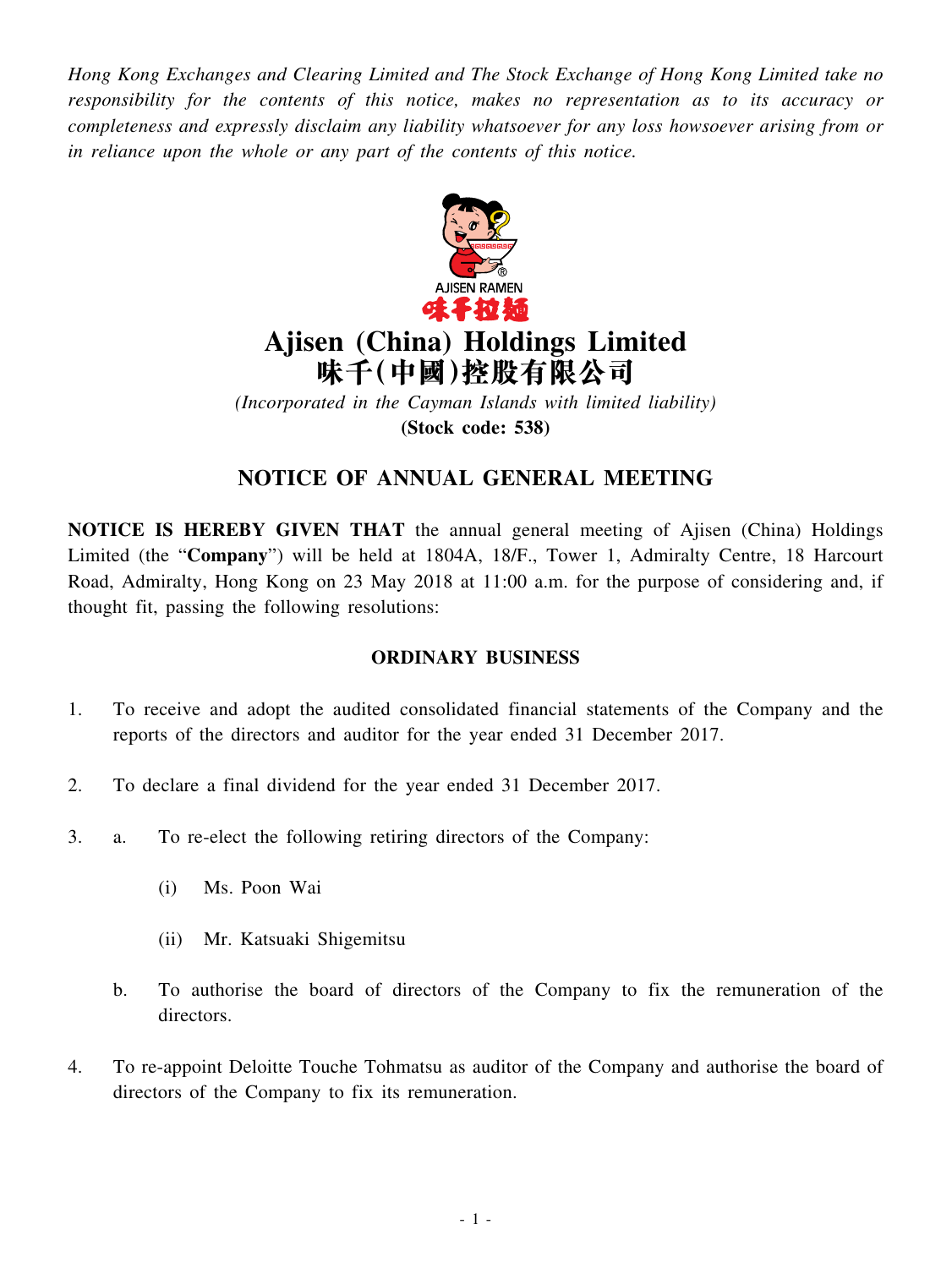5. To consider and, if thought fit, to pass, with or without modification, the following resolutions as ordinary resolutions:

### (A) "**That**:

- (i) subject to paragraph (iii) below, the exercise by the directors of the Company during the Relevant Period (as hereinafter defined) of all the powers of the Company to allot, issue or otherwise deal with additional shares in the capital of the Company or securities convertible into shares, or options, warrants or similar rights to subscribe for shares or such convertible securities of the Company and to make or grant offers, agreements and/or options (including bonds, warrants and debentures convertible into shares of the Company) which may require the exercise of such powers be and is hereby generally and unconditionally approved;
- (ii) the approval in paragraph (i) above shall be in addition to any other authorisation given to the directors of the Company and shall authorise the directors of the Company during the Relevant Period (as hereinafter defined) to make or grant offers, agreements and/or options which may require the exercise of such power after the end of the Relevant Period;
- (iii) the aggregate amount of shares allotted or agreed conditionally or unconditionally to be allotted (whether pursuant to options or otherwise) by the directors of the Company during the Relevant Period pursuant to paragraph (i) above, otherwise than pursuant to (1) a Rights Issue (as hereinafter defined) or (2) the grant or exercise of any option under the option scheme of the Company or any other option, scheme or similar arrangements for the time being adopted for the grant or issue to the directors, officers and/or employees of the Company and/or any of its subsidiaries of shares or rights to acquire shares of the Company; or (3) any scrip dividend or similar arrangements providing for the allotment of shares in lieu of the whole or part of a dividend on shares of the Company in accordance with the articles of association of the Company in force from time to time; or (4) any issue of shares in the Company upon the exercise of rights of subscription or conversion under the terms of any existing convertible notes issued by the Company or any existing securities of the Company which carry rights to subscribe for or are convertible into shares of the Company, shall not exceed the aggregate of 20 per cent of the number of issued shares of the Company as at the date of passing this resolution and the approval shall be limited accordingly;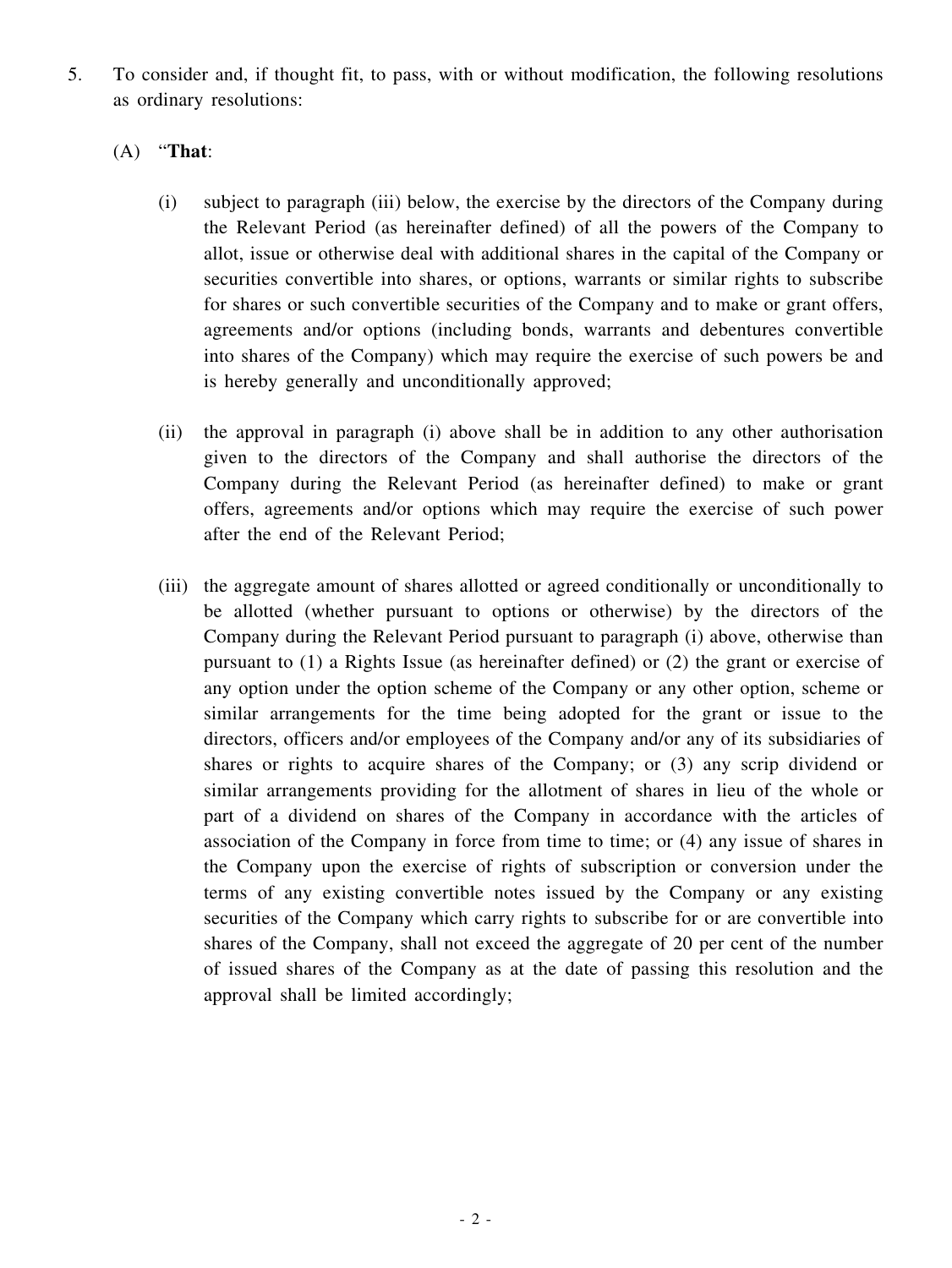- (iv) for the purpose of this resolution:–
	- (a) "**Relevant Period**" means the period from the passing of this resolution until whichever is the earliest of:  $-$ 
		- (1) the conclusion of the next annual general meeting of the Company;
		- (2) the expiration of the period within which the next annual general meeting of the Company is required by any applicable law or the articles of association of the Company to be held; and
		- (3) the revocation or variation of the authority given under this resolution by an ordinary resolution of the shareholders of the Company in general meeting; and
	- (b) "**Rights Issue**" means an offer of shares in the capital of the Company, or offer or issue of warrants, options or other securities giving rights to subscribe for shares open for a period fixed by the directors of the Company to holders of shares in the capital of the Company whose names appear on the register of shareholders on a fixed record date in proportion to their holdings of shares (subject to such exclusion or other arrangements as the directors of the Company may deem necessary or expedient in relation to fractional entitlements or, having regard to any restrictions or obligations under the laws of, or the requirements of, or the expense or delay which may be involved in determining the exercise or extent of any restrictions or obligations under the laws of, or the requirements of, any jurisdiction applicable to the Company, any recognised regulatory body or any stock exchange applicable to the Company)."

### (B) "**That**:

(i) subject to paragraph (ii) below, the exercise by the directors of the Company during the Relevant Period (as hereinafter defined) of all the powers of the Company to repurchase shares of the Company on The Stock Exchange of Hong Kong Limited (the "**Stock Exchange**") or on any other stock exchange on which the shares of the Company may be listed and recognised for this purpose by the Securities and Futures Commission and the Stock Exchange under the Code on Share Repurchases and, subject to and in accordance with all applicable laws and the Rules Governing the Listing of Securities on the Stock Exchange (the "**Listing Rules**"), be and is hereby generally and unconditionally approved;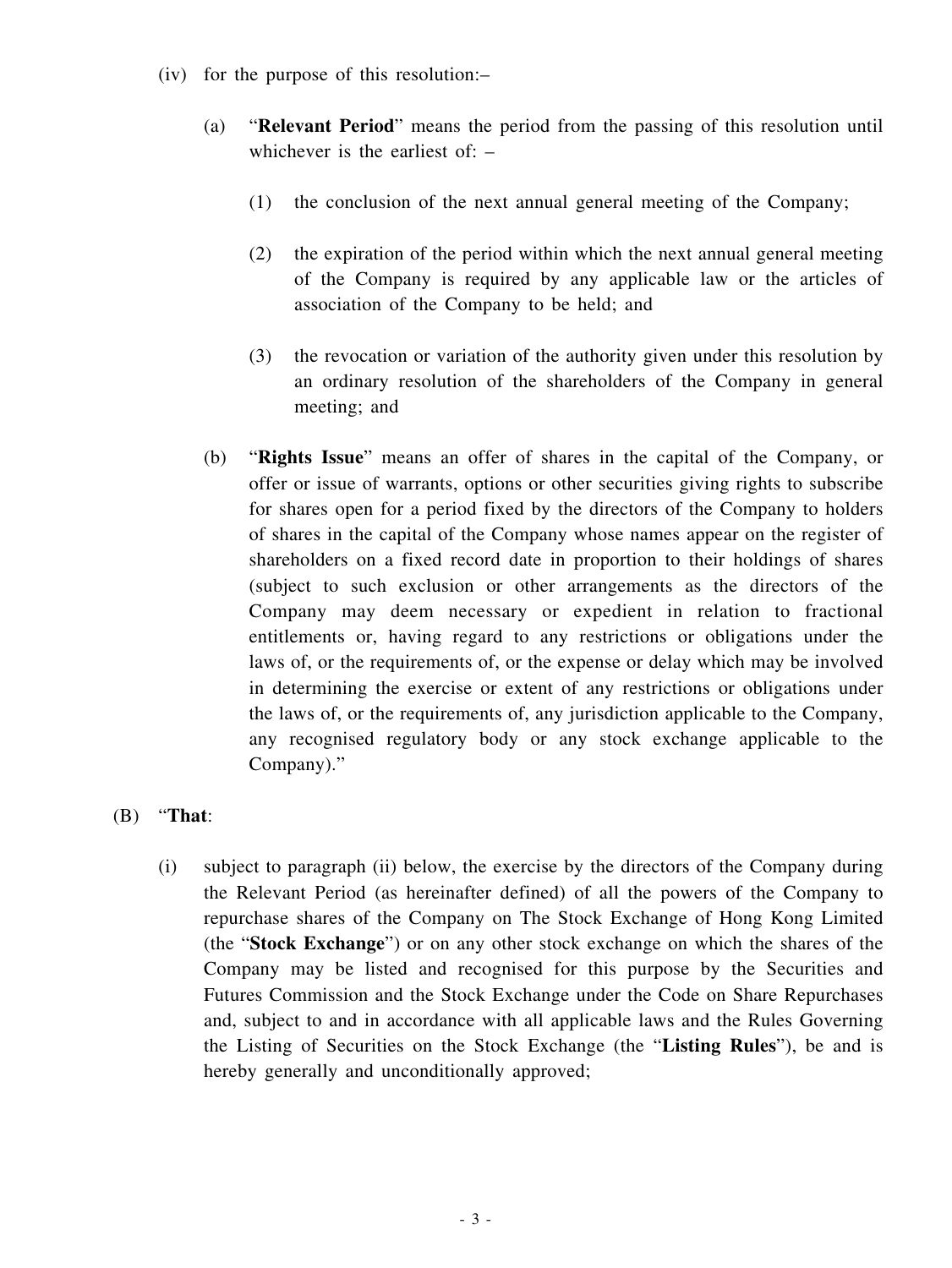- (ii) the aggregate amount of the shares of the Company, which may be repurchased pursuant to the approval in paragraph (i) above shall not exceed 10 per cent of the number of issued shares of the Company at the date of passing of this resolution, and the said approval shall be limited accordingly;
- (iii) subject to the passing of each of the paragraphs (i) and (ii) of this resolution, any prior approvals of the kind referred to in paragraphs (i) and (ii) of this resolution which had been granted to the directors and which are still in effect be and are hereby revoked; and
- (iv) for the purpose of this resolution:–

"**Relevant Period**" means the period from the passing of this resolution until whichever is the earliest of:–

- (a) the conclusion of the next annual general meeting of the Company;
- (b) the expiration of the period within which the next annual general meeting of the Company is required by any applicable law or the articles of association of the Company to be held; and
- (c) the revocation or variation of the authority given under this resolution by ordinary resolution of the shareholders of the Company in general meeting."
- (C) "**That** conditional upon the resolutions numbered 5(A) and 5(B) set out in the notice convening this meeting being passed, the general mandate granted to the directors of the Company to exercise the powers of the Company to allot, issue and otherwise deal with additional shares of the Company and to make or grant offers, agreements and options which might require the exercise of such powers pursuant to the ordinary resolution numbered 5(A) set out in the notice convening this meeting be and is hereby extended by the addition to the aggregate amount of the Shares which may be allotted by the Directors pursuant to such general mandate an amount representing the aggregate amount of the Shares repurchased by the Company under the authority granted pursuant to ordinary resolution numbered 5(B) set out in the notice convening this meeting, provided that such amount shall not exceed 10 per cent of the number of issued Shares at the date of passing of the resolutions."

By order of the Board of Directors **Ajisen (China) Holdings Limited Poon Wai** *Chairman*

Hong Kong, 20 April 2018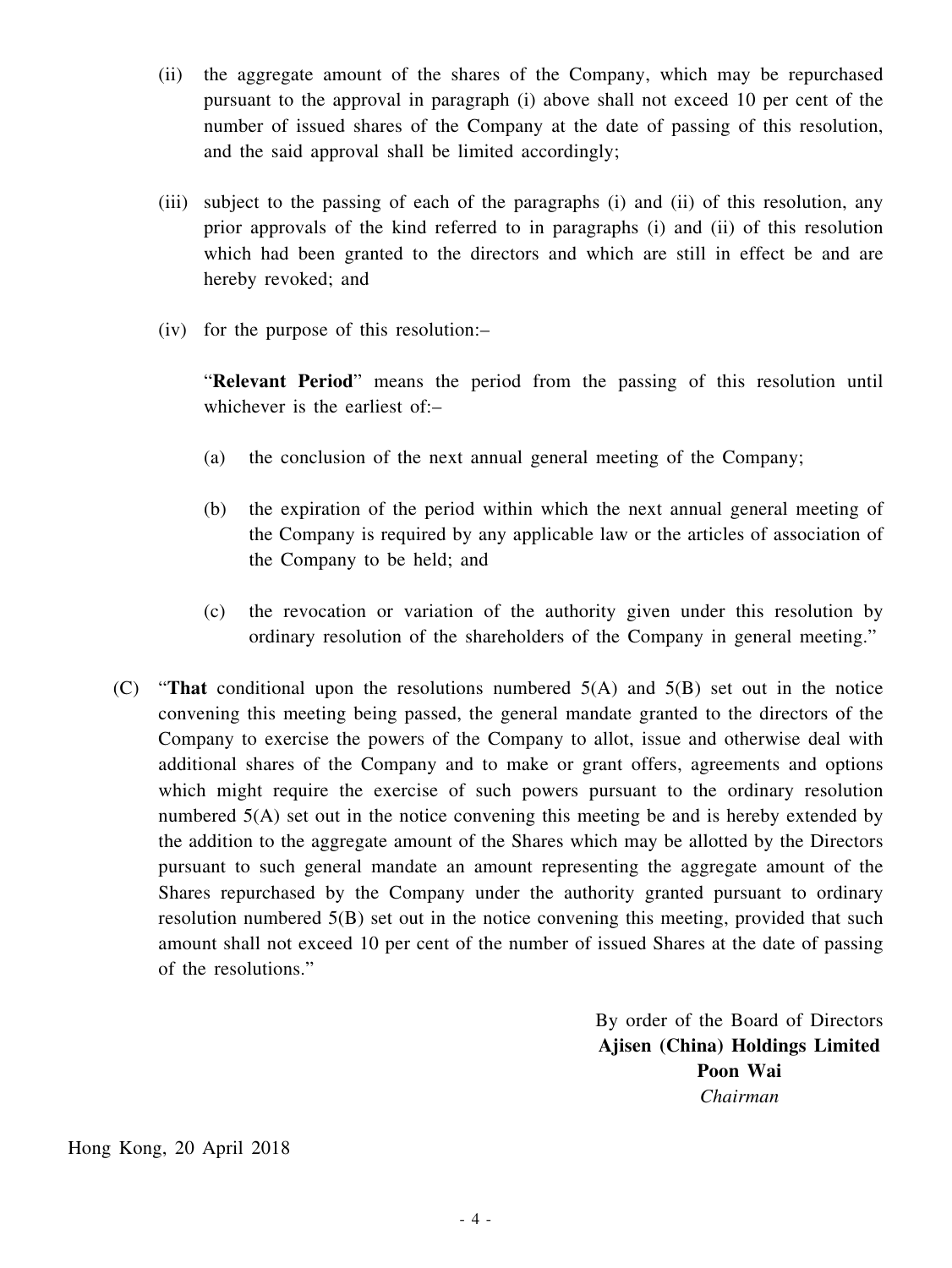*Registered office:* Clifton House, 75 Fort Street P.O. Box 1350 GT George Town Grand Cayman Cayman Islands

*Principal place of business in Hong Kong:* 6th Floor, Ajisen Group Tower Block B, 24-26 Sze Shan Street Yau Tong, Kowloon Hong Kong

*Notes:*

- (i) Resolution numbered 5(C) will be proposed to the shareholders for approval provided that ordinary resolutions numbered 5(A) and 5(B) are passed by the shareholders of the Company.
- (ii) A shareholder entitled to attend and vote at the above meeting is entitled to appoint another person as his/her proxy to attend and vote instead of him/her; a proxy need not be a shareholder of the Company.
- (iii) In the case of joint holders, the vote of the senior who tenders a vote, whether in person or by proxy, will be accepted to the exclusion of the vote(s) of the other joint holder(s) and for this purpose seniority shall be determined as that one of the persons so present whose name stands first on the register of shareholders of the Company in respect of such share shall alone be entitled to vote in respect thereof.
- (iv) In order to be valid, a form of proxy must be deposited at the branch share registrar of the Company, Computershare Hong Kong Investor Services Limited, at 17M Floor, Hopewell Centre, 183 Queen's Road East, Wanchai, Hong Kong together with the power of attorney or other authority (if any) under which it is signed (or a notarially certified copy thereof) not less than 48 hours before the time appointed for the holding of the above meeting (i.e. before 11:00 a.m. on 21 May 2018) or any adjournment thereof. The completion and return of the form of proxy shall not preclude shareholders of the Company from attending and voting in person at the above meeting (or any adjourned meeting thereof) if they so wish.
- (v) The transfer books and register of shareholders of the Company will be closed from 17 May 2018 to 23 May 2018, both days inclusive, to determine the entitlement of shareholders to attend and vote at the above meeting, during which period no share transfers can be registered. All transfers accompanied by the relevant share certificates must be lodged with the branch share registrar of the Company, Computershare Hong Kong Investor Services Limited, at Shops 1712- 1716, 17th Floor, Hopewell Centre, 183 Queen's Road East, Wanchai, Hong Kong not later than 4:30 p.m. on 16 May 2018.
- (vi) The transfer books and register of shareholders of the Company will also be closed from 29 May 2018 to 1 June 2018, both days inclusive, to determine the entitlement of the final dividend, during which period no share transfers can be registered. All transfers accompanied by the relevant share certificates must be lodged with the branch share registrar of the Company, Computershare Hong Kong Investor Services Limited, at Shops 1712-1716, 17th Floor, Hopewell Centre, 183 Queen's Road East, Wanchai, Hong Kong not later than 4:30 p.m. on 28 May 2018.
- (vii) In respect of ordinary resolution numbered 3(a) above, Ms. Poon Wai and Mr. Katsuaki Shigemitsu shall retire by rotation at the above meeting pursuant to article 108 of the Company's articles of association and the Listing Rules and being eligible, offered themselves for re-election. Details of the above retiring directors are set out in Appendix I to the accompanied circular dated 20 April 2018.